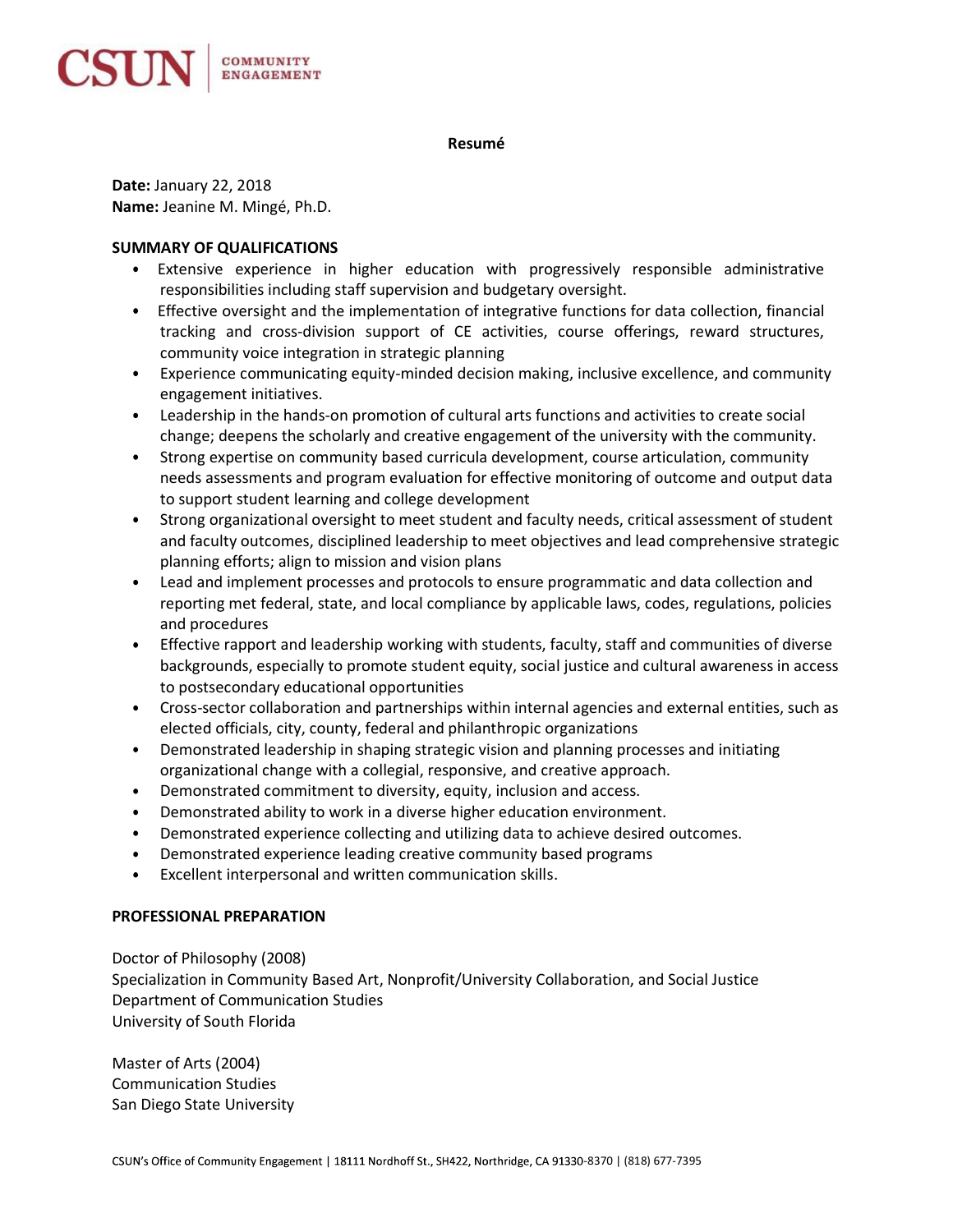

Bachelor of Arts (2001) Communication Studies Minor in Women's Studies James Madison University

### ADMINISTRATIVE AND FACULTY POSITIONS

Director of Community Engagement (2017-Present) Undergraduate Studies/Student Success California State University, Northridge

Director of Performance Ensemble: Creatives for Social Justice (2007-2017) California State University, Northridge

Director of Graduate Studies (2015-2017) Department of Communication Studies California State University, Northridge

Associate Chair (2013-2014; Spring 2016) Department of Communication Studies California State University, Northridge

Basic Course Director (2012-2015) Department of Communication Studies California State University, Northridge

Professor (2017-present) Department of Communication Studies California State University, Northridge

Associate Professor (2013-2017) Department of Communication Studies California State University, Northridge

Assistant Professor (2008-2013) Department of Communication Studies California State University, Northridge

# TEACHING EFFECTIVENESS AND DIRECT INSTRUCTIONAL CONTRIBUTIONS

# Teaching and Service Awards

Visionary Community Service-Learning Award (Spring 2017). National OSCLG Feminist Teaching/Mentoring Award (Fall 2015). Don Dorsey Excellence in Mentoring Award (Fall 2010).

# Courses Taught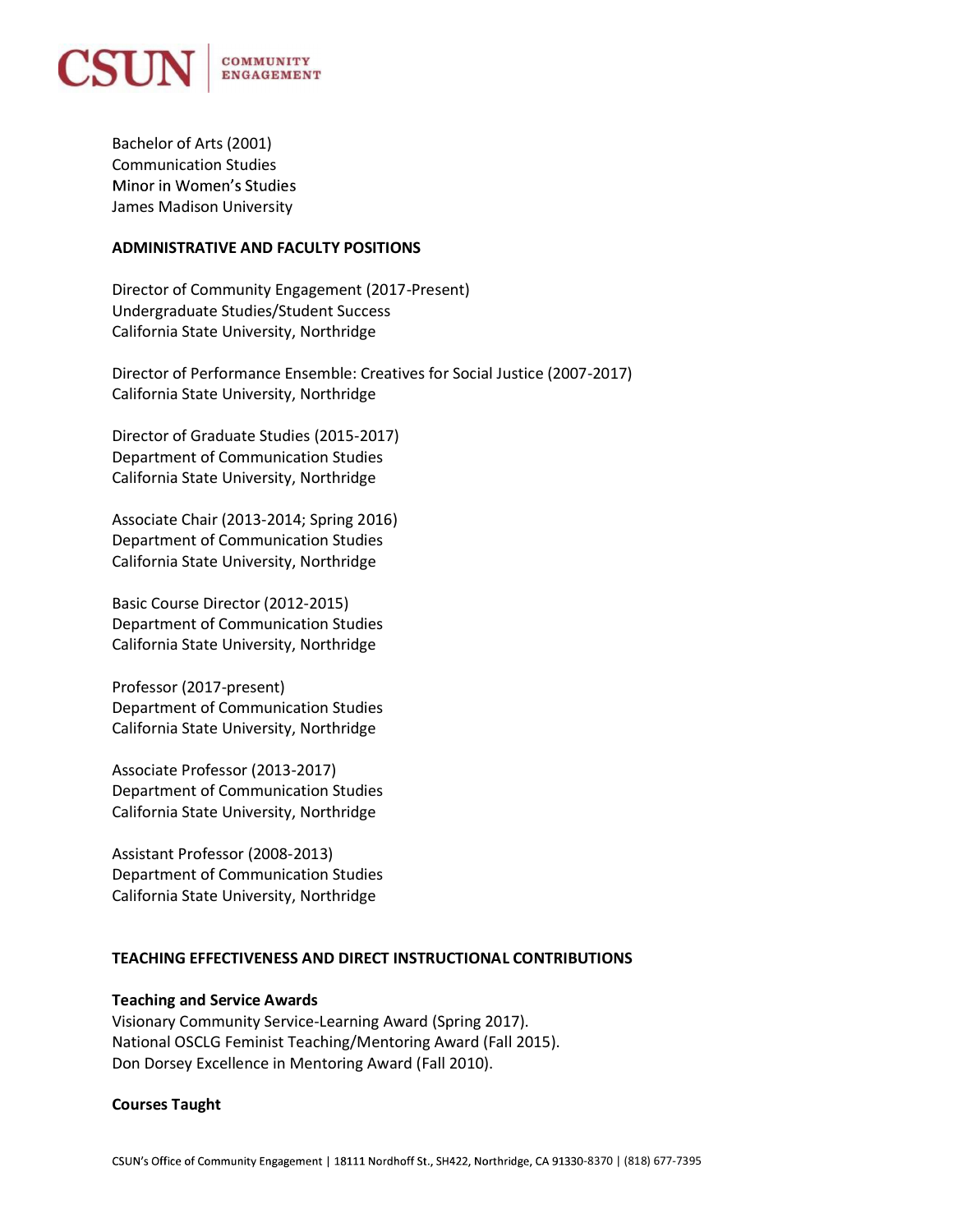

Graduate Level: California State University, Northridge COMS 600c: Seminar in Performance Art COMS 603: Seminar in Performance Studies COMS 604: Textual Studies COMS 680: Communication Education

Undergraduate Level: California State University, Northridge COMS 199: Performance Ensemble COMS 301: Performance, Language and Cultural Studies COMS 303: Narrative in Performance COMS 304: Poetry in Performance COMS 321: Rhetorical Discourse COMS 360: Communication and the Sexes COMS 400c: Directing Oral Performance/Performance Art COMS 401: Performance and Social Change COMS 410: Community Based Performance

### Courses Developed

COMS 396H: Health Communication COMS 410: Community Based Performance COMS 440: Performance and Cultural Studies Criticism

### CONTRIBUTIONS TO THE FIELD OF STUDY

#### A. Publication Awards

Best Book Chapter Award (National Communication Association, Ethnography Division, 2017).

### B. Publications

### Books

Minge, J. (Under Review). Undertow: A Narrative of Cancer and Caregiving. Peter Lang.

Minge, J. and Zimmerman, A. L., (2013). Concrete and Dust: Mapping the Sexual Terrains of Los Angeles. New York: Routledge. (Blind Peer Review)

### Book Chapters

- Minge, J., & Defenbaugh, N. (2017). Navigating Digitized Health Care in Storied Health and Illness: Communicating Personal, Cultural & Political Complexities edited by J. Yamasaki, Geist-Martin, P., & Sharf, B. Long Grove, IL: Waveland Press.
- Minge, J. (2013). The transitory radical: Making place with cancer. In R. Boylorn and M. Orbe. (Eds.) Critical Autoethnography: Intersecting Cultural Identities in Everyday Life. Left Coast Press. (Invited, Blind Peer Review)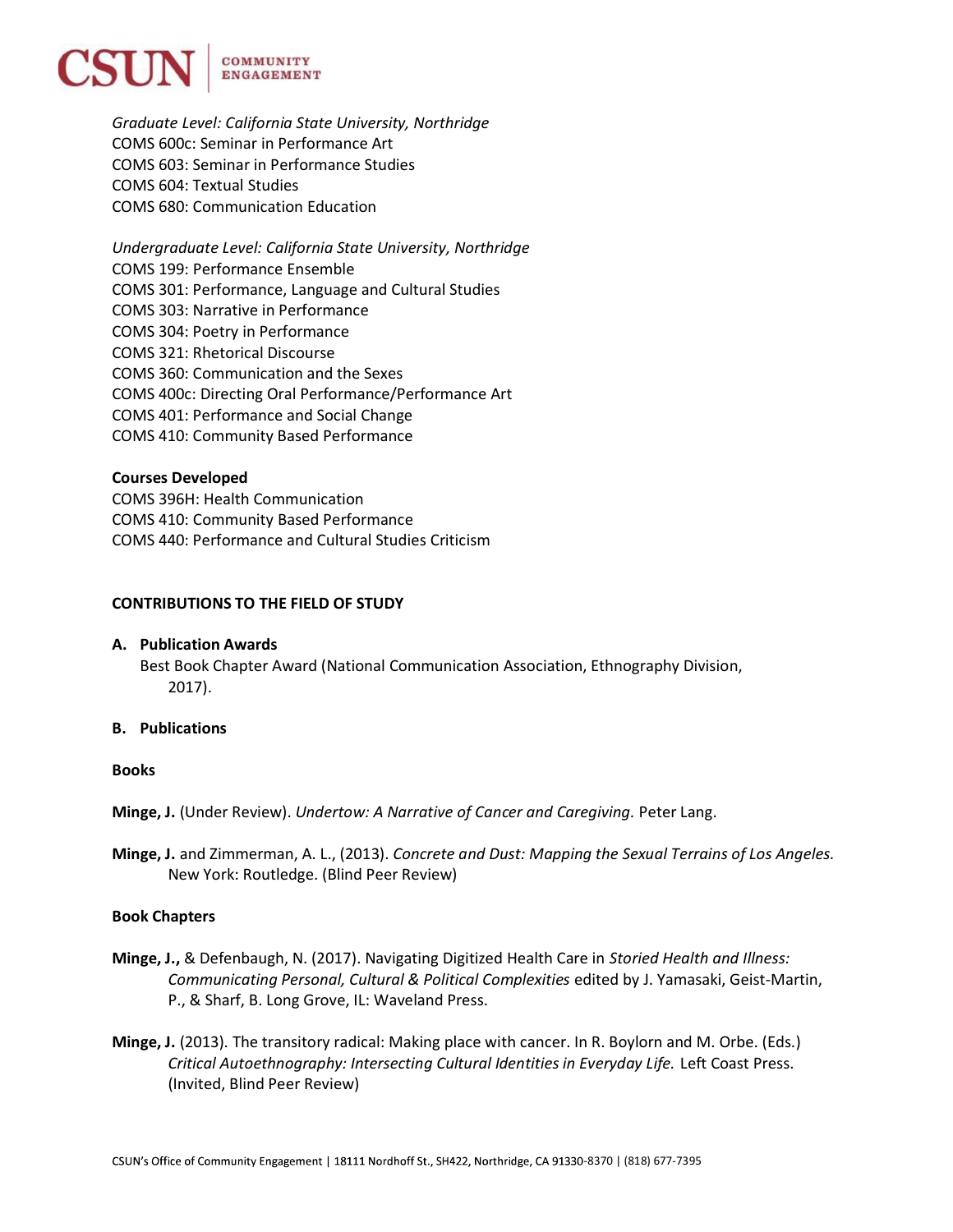

Minge, J. (2013). Mindful autoethnography and local action: Lessons from family. In S. Holman Jones & T. Adams (Eds.) The Handbook of Autoethnography. Left Coast Press. (Invited, Blind Peer Review)

### Journal Articles

- Minge, J. & Silverman R. (2016). The potential child: Liminality of visibility, viability, and potentiality within reproductive freedom. Women and Language, 39(1), 75-95. (Blind Peer Review)
- Minge, J. & Smith, R. L. (2014). .metempsychosis. Departures in Critical Qualitative Research, 3(2), 162- 168. (Blind Peer Review)
- Minge, J. (2010). Not exactly the same parenting story: Or, 'how do we live in the academy?' Text and Performance Quarterly, 31, 207-210. (Invited Blind Peer Review)
- Minge, J. (2009). 'Oh, let's not.' Hospitable silences: Home, hospitality, belonging and the nation. Liminalities: A Performance Journal, 5, 5. (Invited Blind Peer Review)
- Minge, J. & Zimmerman, A. L. (2009). Power, pleasure, and play: Rescripting sexual violence. Qualitative Inquiry, 15, 329-346. (Blind Peer Review)
- Minge, J. (2007). The stained body: A fused autoethnography of rape and love. Journal of Contemporary Ethnography. 32, 252-280. (Blind Peer Review)
- Minge, J. (2006). Painting a landscape of abortion: The fusion of embodied art. Qualitative Inquiry, 12 (1), 118-145. (Blind Peer Review)
- Geist-Martin, P. & Minge, J. (2005). Tracing touch. Studies in Symbolic Interaction and Communication, 28. (Invited Peer Review)
- C. Performance Ensemble: Creatives for Social Justice Written, Directed, Produced, and Adapted Original Community-Based Performances
- Minge, J. (April 2017). Soup. Directed and Co-wrote original community-based performance with cast of 20 from CSUN, California State University, Northridge
- Minge, J. (Dec 2016). Nonviolent Struggles/La La Land. Directed and Co-wrote original community-based performance with cast of 20 from CSUN and community organization R.U.T.H. Youthbuild. California State University, Northridge
- Minge, J. (November 2016) Nonviolent Struggles: Using Performance to Create Social Change. Community-Based Performance Retreat with Alliance for Community Empowerment's R.U.T.H. Youthbuild, Associated Student's Outdoor Adventures, Institute for Community Health and Well Being and Neighborhood Partners in Action. Sierra Adventure Center: Lone Pine, CA.
- Minge, J. (October, 2016) LaLa Land. Directed and Co-wrote original performance with cast of 12. Petit Jean Performance Festival, Morrilton, AR.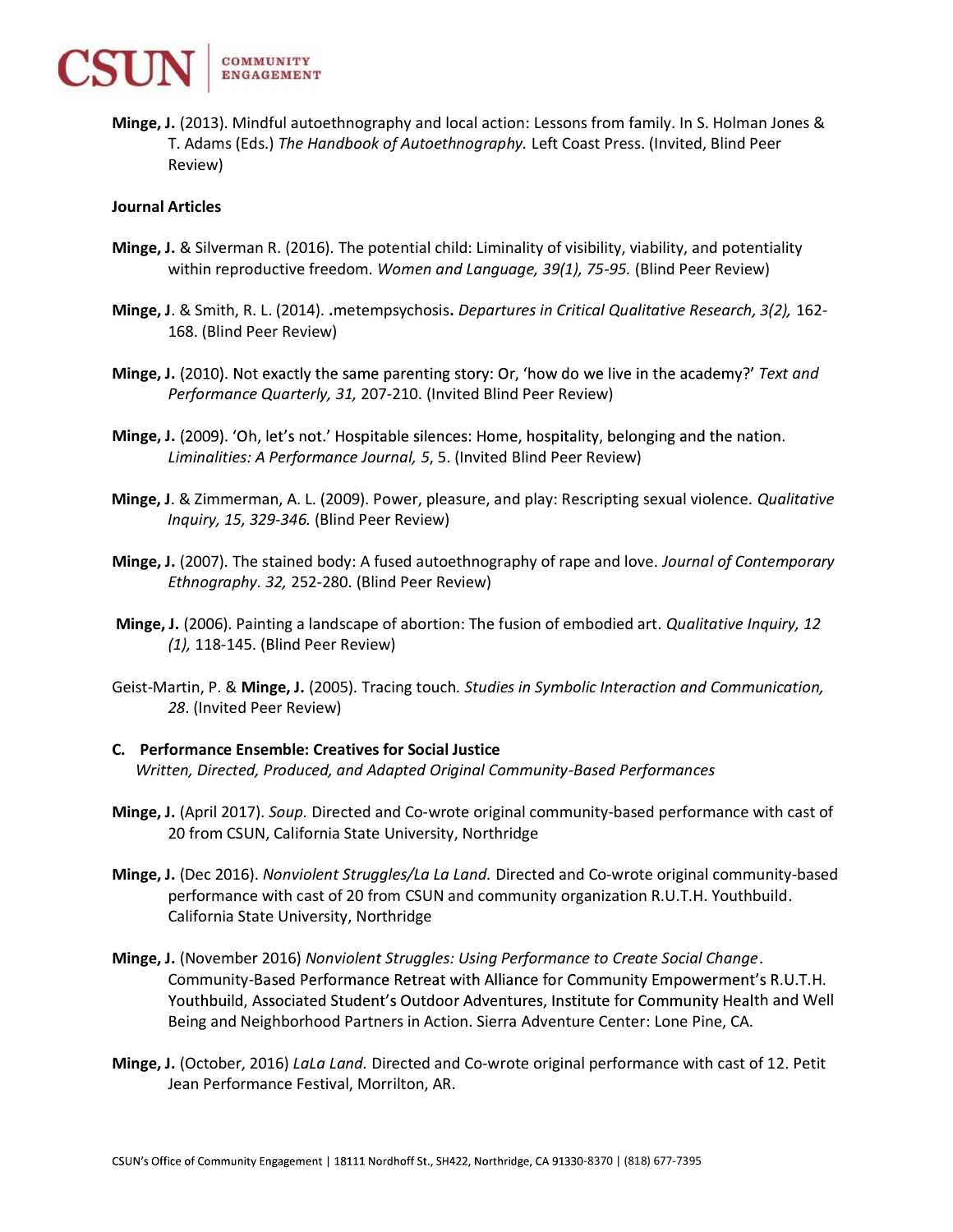

- Minge, J. (April, 2016) Hollywood Bound. Directed and Co-wrote original performance with cast of 15. California State University, Northridge
- Minge, J. (December 2015) Seeing in the Dark: Stories to Reclaim our Ghosts. Directed and Co-wrote original community-based performance with cast of 15 from CSUN and community organization R.U.T.H. Youthbuild. California State University, Northridge
- Minge, J. (May 2015). What They Tell Me. Directed and Co-wrote original performance with cast of 15. California State University, Northridge
- Minge, J. (December 2014). Intersections: A Social Justice Tour. Directed and Co-wrote original performance with cast of 15. California State University, Northridge
- Minge, J. (December 2012). Humyn Nature. Directed and Co-wrote original performance with cast of 15. California State University, Northridge
- Minge, J. & Holman Jones, S. (April 2012). Hush. Co-directed 15 students. California State University, Northridge.
- Minge, J. & Holman Jones, S. (February 2012). Hush. Co-Directed 15 students. Patti Pace Performance Festival, Southern Illinois University.
- Minge, J. & Holman Jones, S. (December 2011). The Dinner Party. Co-Directed 7 students. California State University, Northridge.
- Miller, T., Holman Jones, S. & Minge, J. (October 2011). Gut Feeling. Oversaw student workshop and performance with Tim Miller. California State University, Northridge.
- Minge, J. & McRaven, A. (April 2011). The Towne of Bathe. Co-Directed and wrote original performance with cast of 17. California State University, Northridge.
- Minge, J. (December 2010). Drop: A Preview of the Towne of Bathe. Directed and wrote original performance piece with cast of 10. X Repertory Theatre, Los Angeles, CA. Minge, J. (October 2010). Sexonomics. Directed original performance with cast of 6. Performed at the Forum on Human Trafficking, California State University, Northridge.
- Minge, J. (November 2009). Mess America: A Nation in Various States of Dis-Dress. Directed and wrote original performance with cast of 15. California State University, Northridge.
- Minge, J. (June 2009). Aporkalypse! Directed and performed original performance piece with four ensemble members. Invited to perform at the Network of Ensemble Theaters Summit, San Francisco, CA.
- Minge, J. (April 2009). Walking and Nonwalking in Northridge, CA. Directed eleven student art installations. California State University, Northridge.
- Minge, J. (November 2008). Fifteen Cents. Directed and wrote original performance with cast of 17. California State University, Northridge.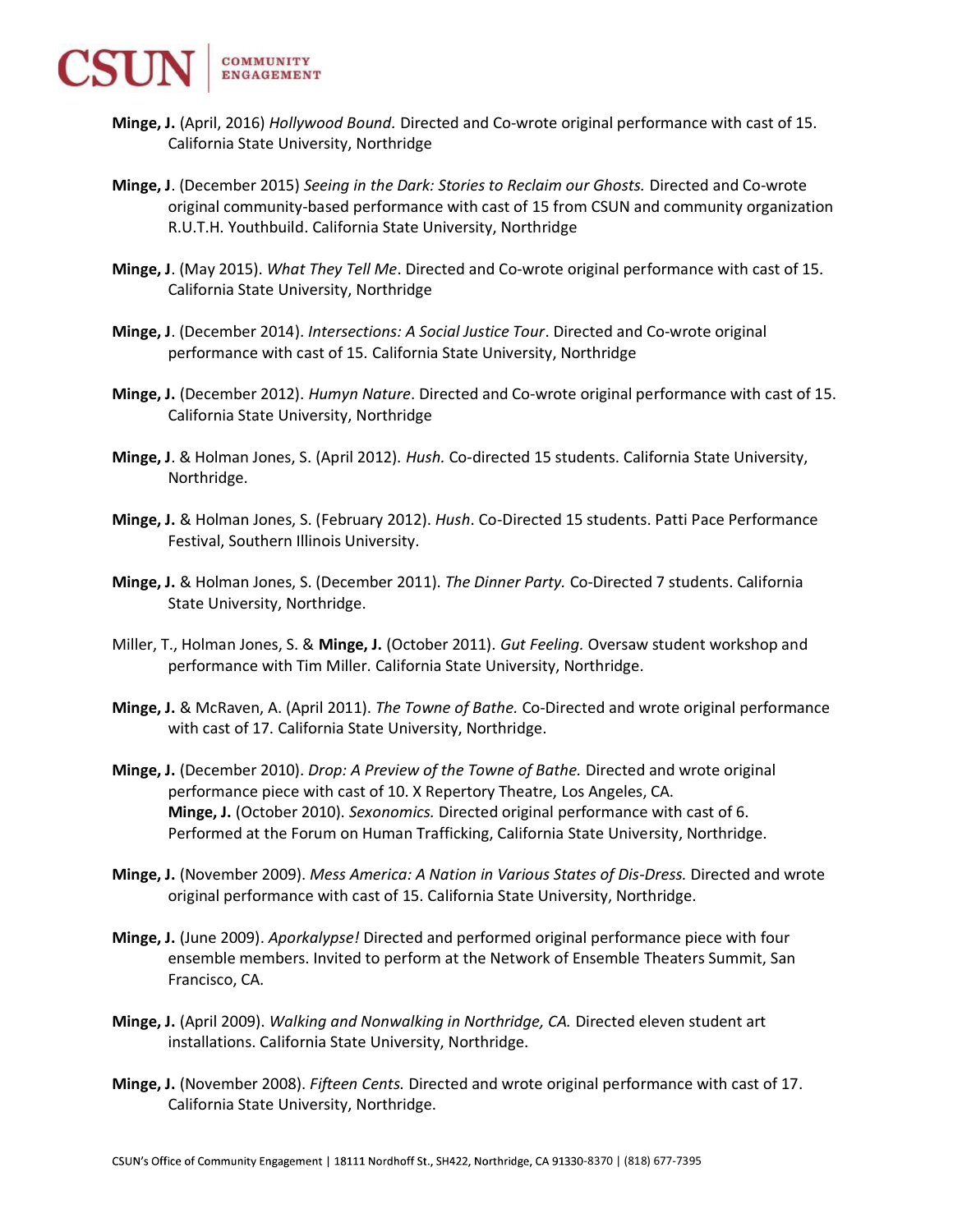

- Minge, J. (August 2008). Survival Moments. Directed and wrote original performance with cast of 8. California State University Northridge.
- Gruttemeyer, C. & Minge, J. (May 2008) The Barbie Chronicles. Adapted and co-directed performance with cast of 12. California State University, Northridge.
- Minge, J. (January 2008). Blueprints, Text and Movement: An Act of Disappearance. Invited Art Installation and Solo Performance at Kid City. Tampa, FL.
- [Invited, produced, and oversaw] Whitney, E., & Robinson, L. (2008, April) Miscegenations Workshop. Digital Storytelling Workshop, which resulted in Performance of digital stories created by 12. California State University, Northridge.
- Minge, J. (2007, November) Assimiland. Adapted and directed original performance installation with cast of 11. California State University, Northridge.

#### D. Invited Lectures, Performances and Workshops

- Minge, J. (Fall 2017). Invited Speaker at the Southern California Regional Human Relations Summit, Los Angeles, CA.
- Minge, J. (Fall 2017). Invited Festival Keynote Speaker and Workshop Leader on Community-Based Performance and Social Justice. Petit Jean Performance Festival. Petit Jean, AK.
- Minge, J., Mills, C., Brichta, M., Martinez, J., Sorrells. K. & Fitzpatrick-Behrens, S. (Summer 2017). Poetry and Performance Workshop with the Prison Arts Collective, Lancaster, CA.
- Minge, J. (Spring 2017). Invited Festival Keynote Speaker and Workshop Leader on Community-Based Performance and Social Justice. San Diego State University. San Diego, CA.
- Minge, J. (Spring 2017). Invited Festival Keynote Speaker and Workshop Leader on Community-Based Performance and Social Justice. Arizona State University. Tempe, AZ.
- Minge, J. (Fall 2016). Invited Speaker and Workshop Leader for Teach-In/Justice Out. National Communication Association, Ethnography Division Preconference.
- Minge, J. (Fall 2016). Festival Leader/Participant Petit Jean Performance Festival. Led and directed 15 students. Petit Jean, AK.
- Minge, J. (Spring 2016). Festival Leader/Participant Patti Pace Performance Festival. Led and directed 4 Graduate students. Carbondale, IL.
- Minge, J. (Fall 2015). Festival Leader/Participant Petit Jean Performance Festival. Led and directed 13 students. Petit Jean, AK.

Minge, J. (October, 2015). Invited Guest Lecture, Arizona State University, Tempe, AZ.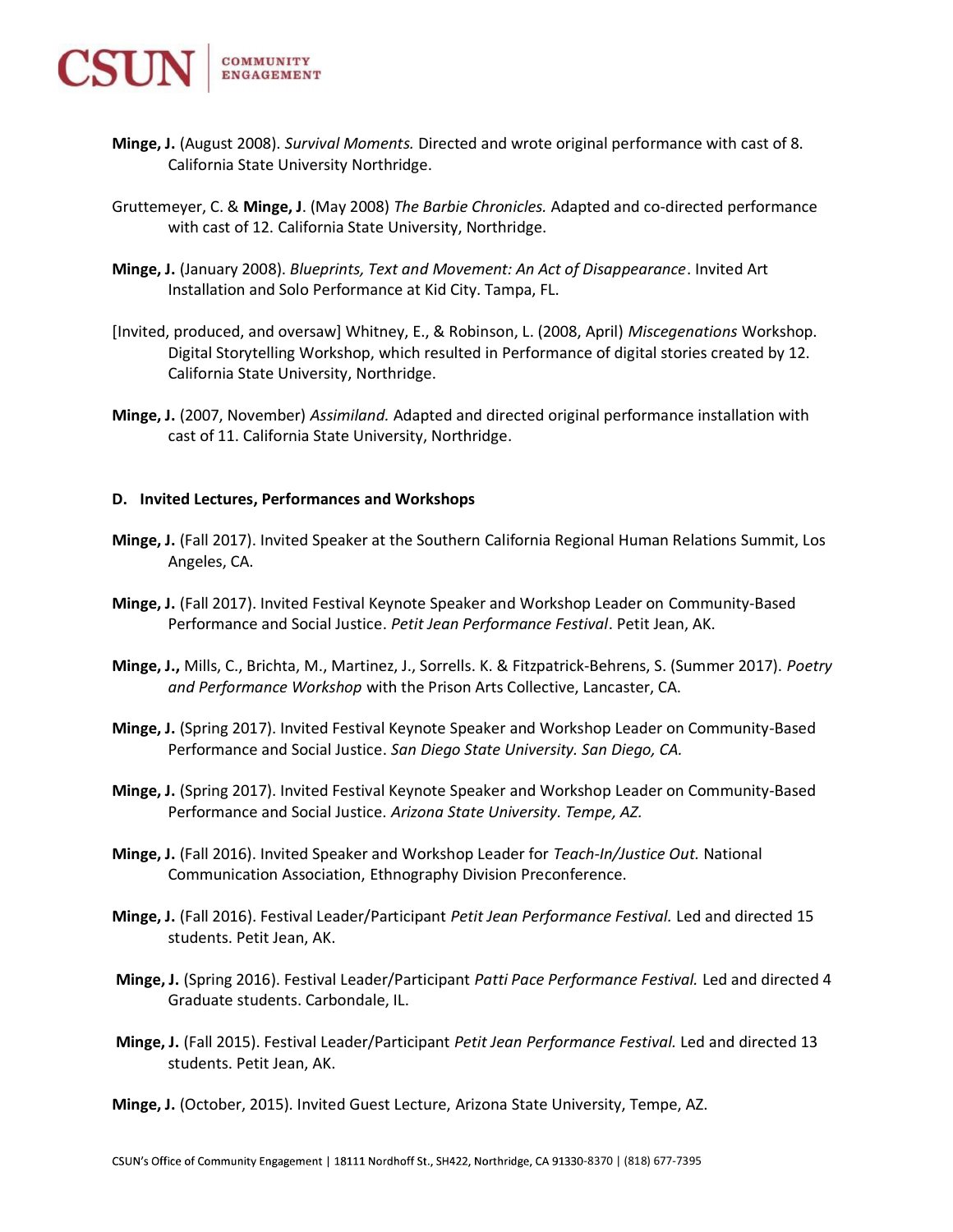

- Minge, J. (Spring 2012). Festival Leader/Participant Patti Pace Performance Festival. Led and directed 12 students. Carbondale, IL.
- Minge, J. (November 2012). Invited Guest Lecture, Loyola Marymount University, Los Angeles CA.
- Minge, J. (April 2011). Keynote Address at 33rd Annual Communication Studies Conference, James Madison University, Harrisonburg, VA.
- Minge, J. (Spring 2011). Festival Leader/Participant Patti Pace Performance Festival. Led and directed 7 graduate students. Baton Rogue, LA.
- Minge, J. (Spring 2010). Festival Organizer Performance West. California State University, Northridge. See: www.performancewest.wordpress.com
- Minge, J. (Spring 2009). Festival Leader/Participant Petit Jean Performance Festival. Led and directed eleven students. Petit Jean, AK.
- Minge, J. (Summer 2009). Festival Participant Network of Ensemble Theaters. Led and directed five students. San Francisco, CA.
- Minge, J. (February 2010). Invited Guest Lecturer and Performance Workshop Leader for the Hugh Downs School of Communication Arizona State University, Tempe, AZ.
- Minge, J. (March 2009). Performance Workshop Organizer and Participant. Improv Everywhere, Los Angeles, CA.
- Minge, J. (February 2009). Workshop Organizer and Participant. Weaving and Stitching Stories of Sexual Abuse and Violence. Led by Fine Artist Amber Dawn Cobb.
- Minge, J. (July, 2008). Theatre of the Oppressed Workshop Participant. American Theatre in Higher Education Conference. Led by Augusto Boal.
- Minge, J. & Holman Jones, S. (November 2008). Preconference Session Presenter. Do You Wish You Could Write Ethnography? Performing the longed for, dreamed of, identity of writer. Day-long Ethnography Division Pre-conference presented at the annual meeting of the National Communication Association, San Diego, CA.
- Minge, J., Holman Jones, S. & Fugleberg, S. (October 2007). Vice President's Panel: Collaboratively Constructing Community through Art. Invited Vice Presidents Panel at the annual meeting of the Organization for the Study of Communication, Language, and Gender, Omaha, NE.
- Minge, J. & Holman Jones, S. (November 2006). Preconference Session Presenter. Word, Image, Movement; Combing the Aesthetic and the Auto/Ethnographic. Day long Ethnography Division Pre-Conference presented at the annual meeting of the National Communication Association, San Antonio, TX.

#### E. Grants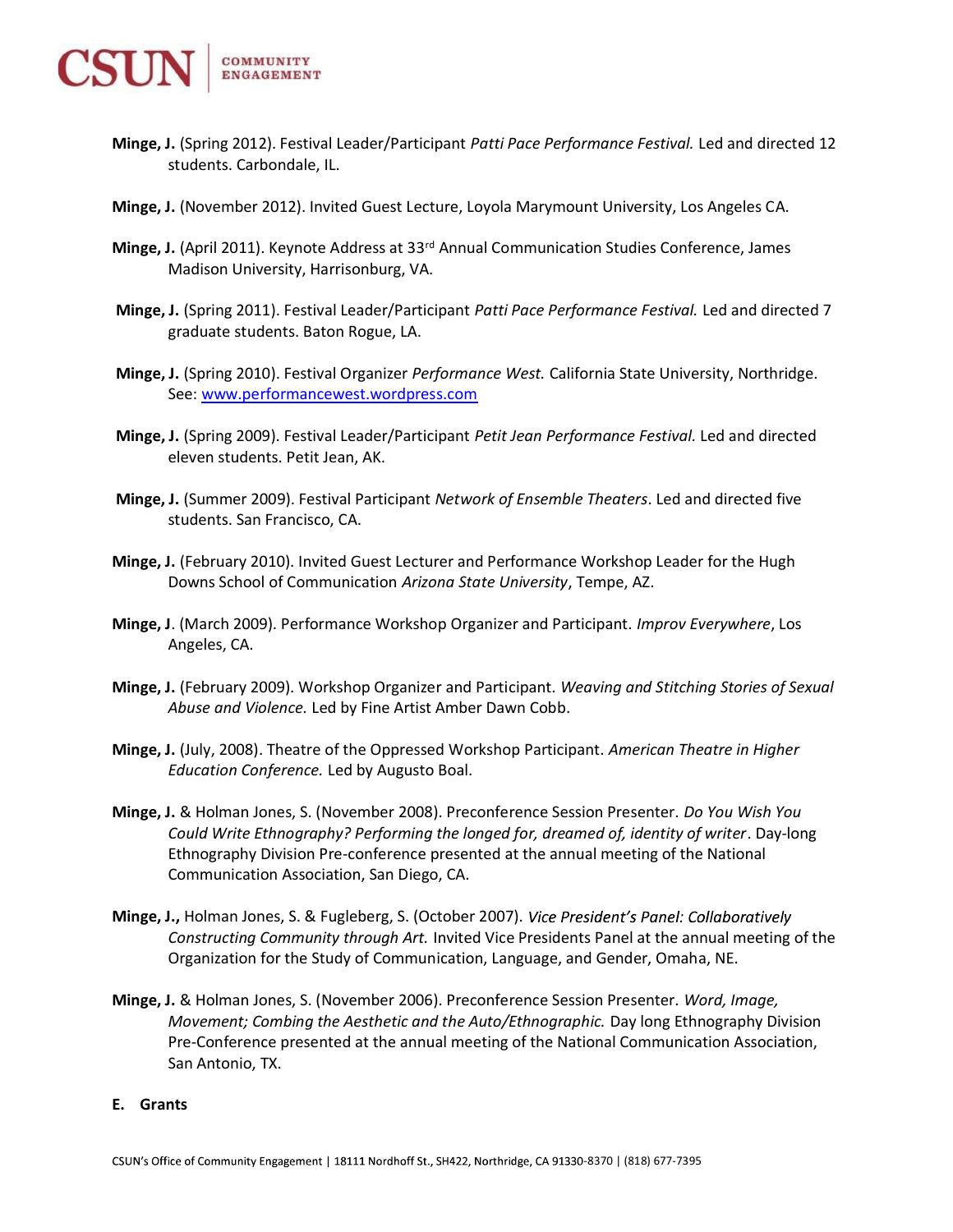

- Boynes, D. Kaback, D. & Minge J. (2017). Stories that Connect Us: Resiliency and Hope with Bridge to the Future Students. Positive Engagement Grant with Campus Compact. Award: \$5000.
- Minge, J. (2015-2016). MCCAMC Research and Creative Activity Award. Granted travel funds for the Cultural

Archive Project with the Floating Doctors and the Ngabe Tribe, Panama. California State University, Northridge.

- Minge, J. (2015-16). Community Engagement Discipline-Based Grant. Granted \$800 to work with Floating Doctors in Bocas del Toro, Panama to set up Cultural Archive Project. California State University, Northridge.
- Minge, J. (2015). MCCAMC Research and Creative Activity Award. Granted reassigned time for the Cultural Archive Project with the Floating Doctors and the Ngabe Tribe, Panama. California State University, Northridge.
- Minge, J. (2014-15). Center for Mexico and Latin American Studies Research Grant. Granted \$5000 for Community-Based Engagement with Floating Doctors and the Ngabe Tribe. California State University, Northridge.
- Minge, J. (2014-15). Community Engagement Discipline-Based Grant. Granted \$2000 to work with Floating Doctors in Bocas del Toro, Panama to set up a spring break immersion experience for CSUN students. California State University, Northridge.
- Kephart, J., Minge, J., Baty, J. Picarelli, R. (2014-2015) Awarded the Judge Julian Beck Learning-Centered Instructional Projects Grant to continue the Teaching Excellence Program. California State University, Northridge.
- Kephart, J., Minge, J., Baty, J. Picarelli, R. (2014-2015) Faculty Development Grant to develop the Teaching Excellence Program into a university wide program. California State University, Northridge.
- Kephart, J., Minge, J., Baty, J. Picarelli, R. (2013-2014) Awarded the Judge Julian Beck Learning-Centered Instructional Projects Grant to develop the Teaching Excellence Program. California State University, Northridge.
- Minge, J. (Fall, 2012). Secured funding to bring scholar Amira de la Garza to California State University, Northridge for Distinguished Speaker Series. California State University, Northridge.
- Minge, J. (Fall 2011). Secured funding to bring performance artist Tim Miller to California State University, Northridge for performance workshop. Award \$1500. California State University, Northridge.
- Minge, J. (Spring, 2011) Secured funding to bring performance artist Terry Galloway to California State University, Northridge for performance workshop. Award \$1500. California State University, Northridge.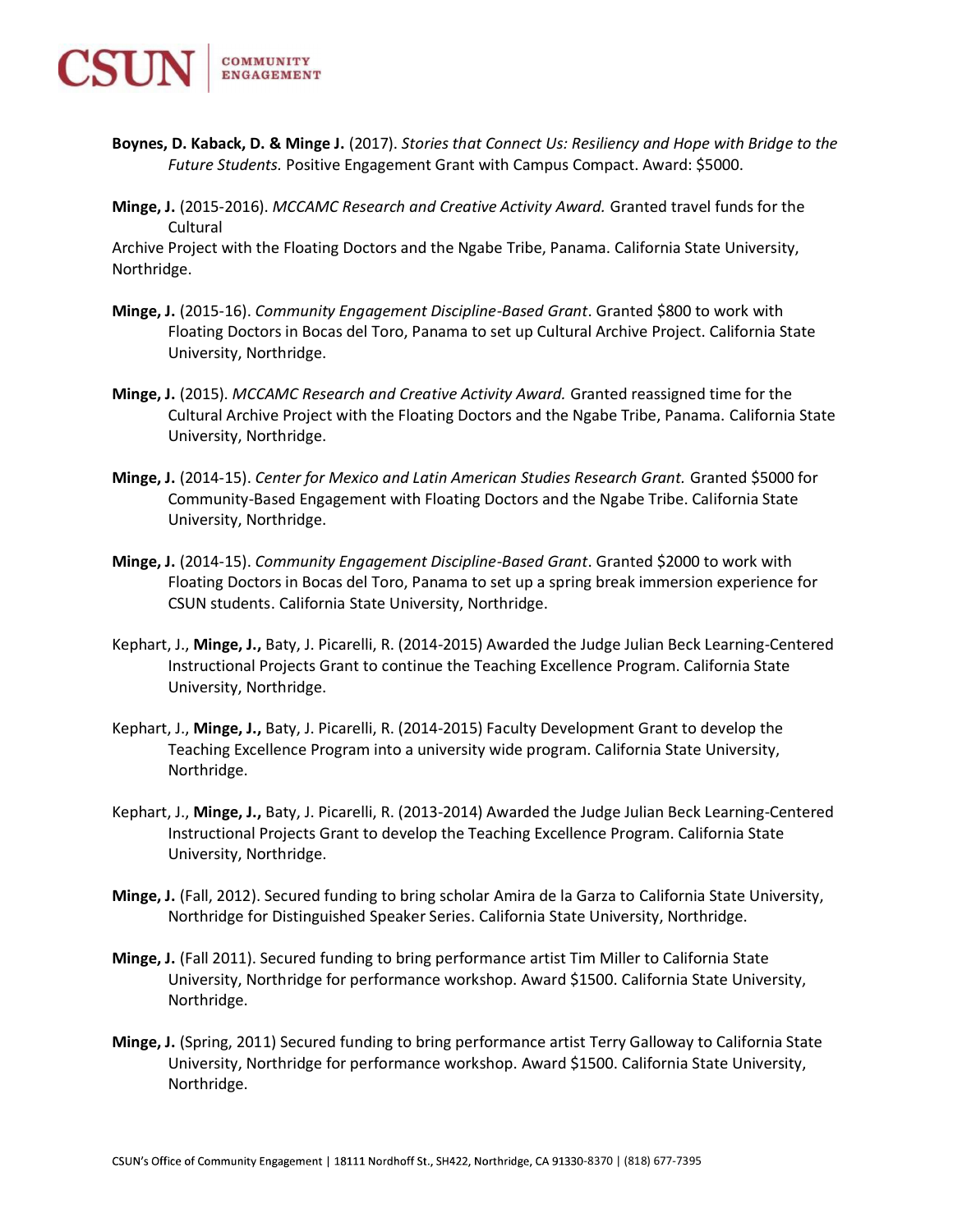

- Minge, J. (Spring, 2010). Mike Curb College of Arts, Media, and Communication Probationary Faculty Grant Award. California State University, Northridge.
- Minge, J. (Spring, 2009). Mike Curb College of Arts, Media, and Communication Research and Creative Activity Grant Award. \$4969. California State University, Northridge.
- Minge, J. (June, 2009). Secured funding to bring performance artist Nick Slie of art collective Mondo Bizzaro to California State University, Northridge for performance workshop. Award \$500. California State University, Northridge.
- Minge, J. (March, 2009). Secured funding to bring artist Amber Dawn Cobb to California State University, Northridge for a performance and papermaking workshop. Award: \$800. California State University, Northridge.
- Minge, J. (April, 2008). Secured funding to bring performance artists Dr. Elizabeth Whitney and Lea Robinson to California State University, Northridge for a week-long campus residency. Combined Award: \$4,700. California State University, Northridge.
- Minge, J. (Fall, 2007). Secured funding from the Mike Curb College of Arts, Media and Communication to remodel and update MZ 217. Department of Communication Studies, California State University, Northridge. Award: \$16, 000. California State University, Northridge.
- Minge, J. (Fall, 2007) Dissertation Grant, Communication Department, University of South Florida. Award: \$1000.
- Minge, J. (Summer, 2006). Community Arts Grant, The Bank of America Fund in the School of Art and Art History, University of South Florida. Award: \$15,000.

### F. Professional Development

Campus.Compact Micro-Credential in Community Partnerships (Spring, 2019).

Co-Facilitator of Bridges: A Teaching Excellence Program (2013-present) CSUN, CA.

E-Learning Initiative (Summer 2016 and Summer 2015) CSUN, CA.

The Creativity Workshop (Summer 2014) Crete, Greece.

Solo Performance Workshops (Summer 2012) Marsh Theater. San Francisco, CA.

Training in Theatre of the Oppressed (October 2009). Teatre Jornalero, Los Angeles, CA.

Workshop Leader and Organizer (August 2009). Catalyze Creativity, New Paltz, NY.

Postdoctoral Professional Practicum (July 2009). Marsh Theatre, San Francisco, CA.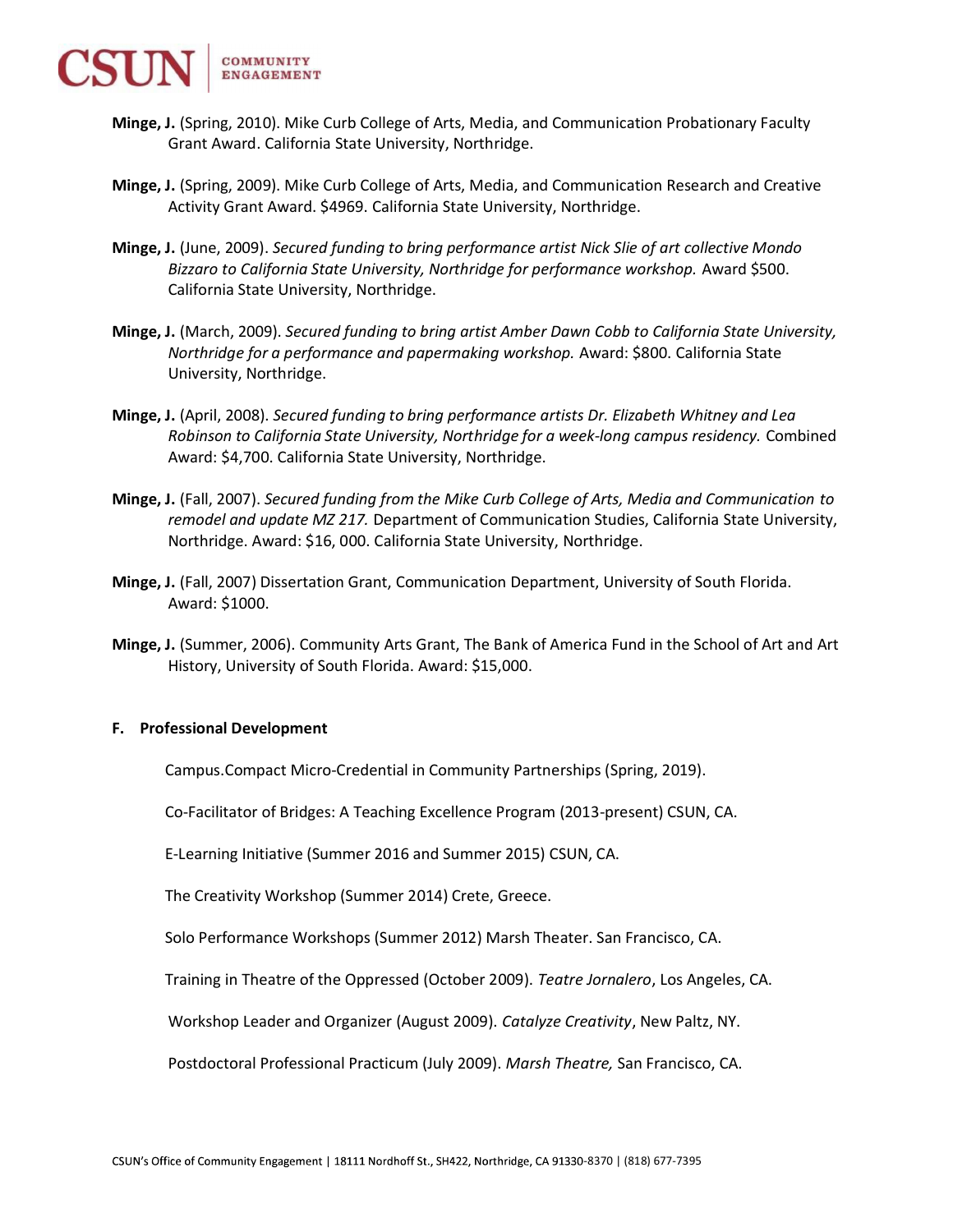

Performance Workshop Participant (August 2009). Cornerstone Theater Company, Los Angeles, CA.

Performance Workshop Organizer and Participant (June 2009). Vocal improvisation, movement and performance. Facilitated by Nick Slie of Mondo Bizzaro.

## G. Professional Memberships

- i. Campus Compact (CC)
- ii. Network of Ensemble Theaters [NET]
- iii. Association for Theater in Higher Education [ATHE]
- iv. National Communication Association [NCA]
- v. Organization for the Study of Communication, Language and Gender [OSCLG]
- vi. Western States Communication Association [WSCA]

### H. Professional Meetings

- i. Campus Compact (March 2017), Denver, CO
- ii. WSCA (February 2016), San Diego, CA.
- iii. NCA (November 2015), Las Vegas, NV.
- iv. OSCLG (October 2015), Nashville, TN.
- v. WSCA (February 2015), Spokane, WA.
- vi. WSCA (February 2014), Anaheim, CA.
- vii. NCA (November 2013), Washington D.C.
- viii. OSCLG (October 2013), Houghton, MI.
- ix. ICQI (May 2013), Urbana Champaign, IL.
- x. WSCA (February 2013), Reno, NV.
- xi. OSCLG (October 2012), Tacoma, WA.
- xii. WSCA (February 2012), New Mexico.
- xiii. NCA (November 2011), New Orleans, LA.
- xiv. OSCLG (October 2011), Chicago, IL.
- xv. NCA (November 2010), San Francisco, CA.
- xvi. OSCLG (October 2010), Tampa, FL.
- xvii. NCA (November 2009), Chicago, IL.
- xviii. OSCLG (October 2009), Los Angeles, CA.
- xix. NET (June 2009), San Francisco, CA.
- xx. WSCA (April 2009), Meza, AZ.
- xxi. NCA (November 2008), San Diego, CA.
- xxii. ATHE (July 2008), Denver, CO.
- xxiii. WSCA (February 2008), Denver, CO.
- xxiv. NCA (November 2007), Chicago, IL.
- xxv. OSCLG (October 2007) Omaha, NE.
- xxvi. NCA (November 2006), San Antonio, TX.
- xxvii. OSCLG (October 2006), St. Louis, MO.
- xxviii. Second International Congress of Qualitative Inquiry (May, 2006) Urbana Champaign, IL.
- xxix. NCA (November 2005), Miami, FL.
- xxx. OSCLG (October 2005), Omaha, NE.
- xxxi. First International Congress of Qualitative Inquiry (May, 2005) Urbana Champaign, IL.
- xxxii. NCA (November 2004), Chicago, IL.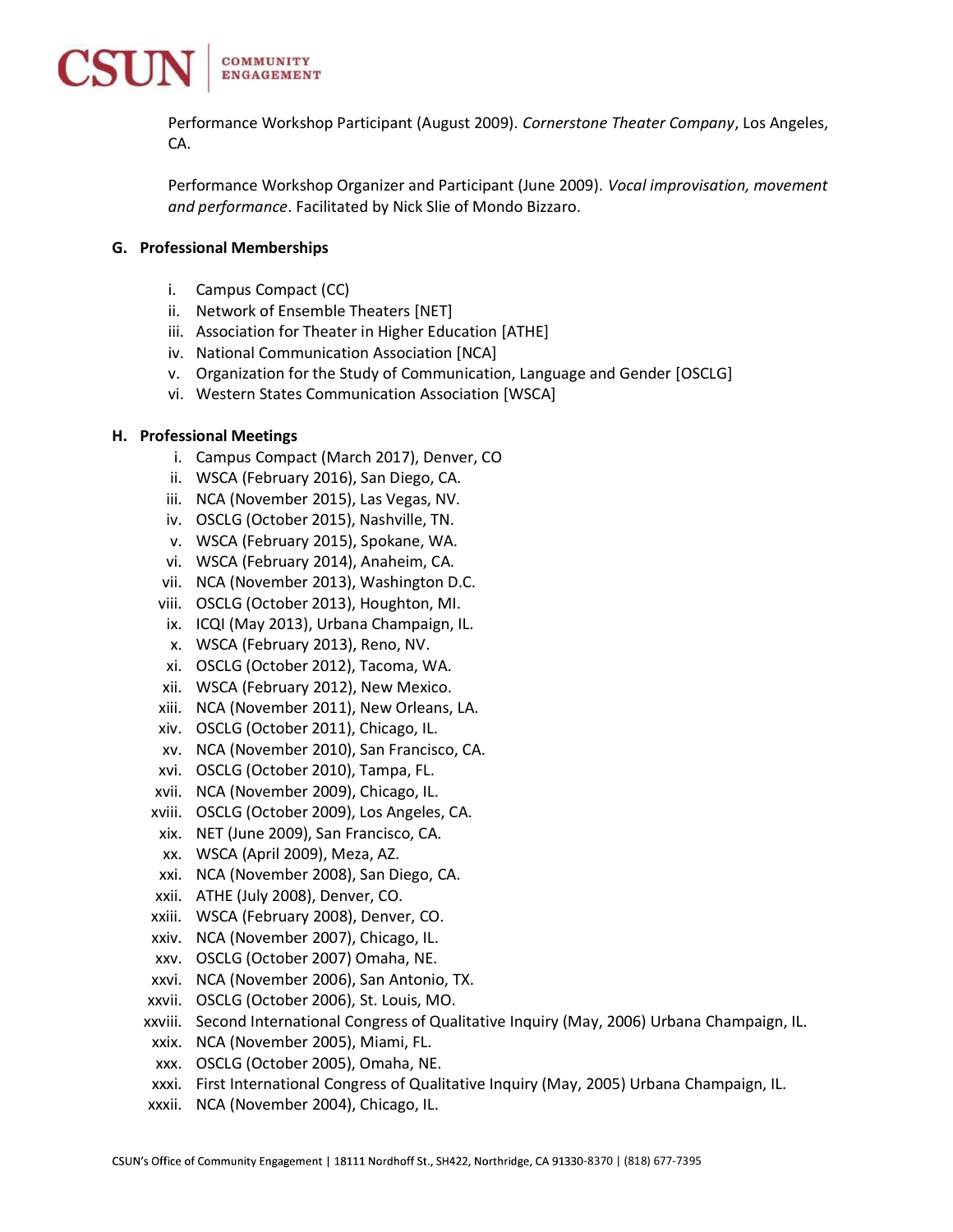

- xxxiii. OSCLG (October 2004), St. Mary's, IN.
- xxxiv. WSCA (February 2004), Albuquerque, NM.
- xxxv. OSCLG (October 2003), Ft. Mitchell, KT.

NCA: National Communication Association OSCLG: Organization for the Study of Communication, Language and Gender NET: Network of Ensemble Theaters ATHE: Association for Theatre in Higher Education WSCA: Western States Communication Association

## a. Professional Service

- i. Editor of Women and Language Online 2015-present
- ii. Chair, Performance Studies, WSCA, 2013-2015.
- iii. Vice-Chair, Performance Studies, WSCA, 2012-2013.
- iv. Western States Representative for NCA, Performance Studies Division, 2011-2012.
- v. Member of Awards Committee, Ethnography Division, NCA, 2010-present.
- vi. Executive Board Member for OSCLG, 2010-present.
- vii. Editorial Board for Text and Performance Quarterly, 2011-present.
- viii. Reviewer for Text and Performance Quarterly, 2011-present.
- ix. Reviewer for the Handbook of Autoethnography, 2012.
- x. Reviewer for Women in Language, 2010-present.
- xi. Reviewer for Heath Communication, 2010-present.
- xii. Chair of The Outstanding Thesis Award Committee, OSCLG 2011-2012.
- xiii. Chair of the Creative Activities Award Committee, OSCLG 2010-2012.
- xiv. Western States Representative for NCA, Performance Studies Division, 2009-2010.
- xv. Secretary for the NCA Ethnography Division, 2008-2010.
- xvi. Reviewer for NCA, Performance Studies Division, 2009-present.
- xvii. Reviewer for NCA, Ethnography Division, 2005-present.
- xviii. Reviewer for NCA, Women Studies Division, 2008, 2007.
- xix. Reviewer for NCA, GLBTQI Division, 2006.
- xx. Reviewer for OSCLG, 2007-present.

### b. Conference Papers/Presentations

- Calafell, B., Kilgard, A., De la Garza, A., Linde, J., & Minge, J., (2017, Feb). Honoring Kurt Lindemann: Recipient of the 2017 Outstanding Contributions to Performance Studies Award. A competitively selected panel presented at the annual meeting of the Western States Communication Association, Salt Lake City, UT.
- Callafell, B., Geist-Martin, P., Guiterrez-Perez, R., Lindemann, K., Minge, J. & Porter, L. (2017, Feb). Centralizing the Margins in the Four Seasons of Ethnography: Honoring the Scholarship and Teaching of Amira de la Garza. A competitively selected panel presented at the annual meeting of the Western States Communication Association, Salt Lake City, UT.
- Minge, J. (2016, Nov). Presenter, Secrets, Secrets are No Good?: Disclosure in Autoethnography. A competitively selected paper presented at the annual meeting of the National Communication Association, Philadelphia, PA.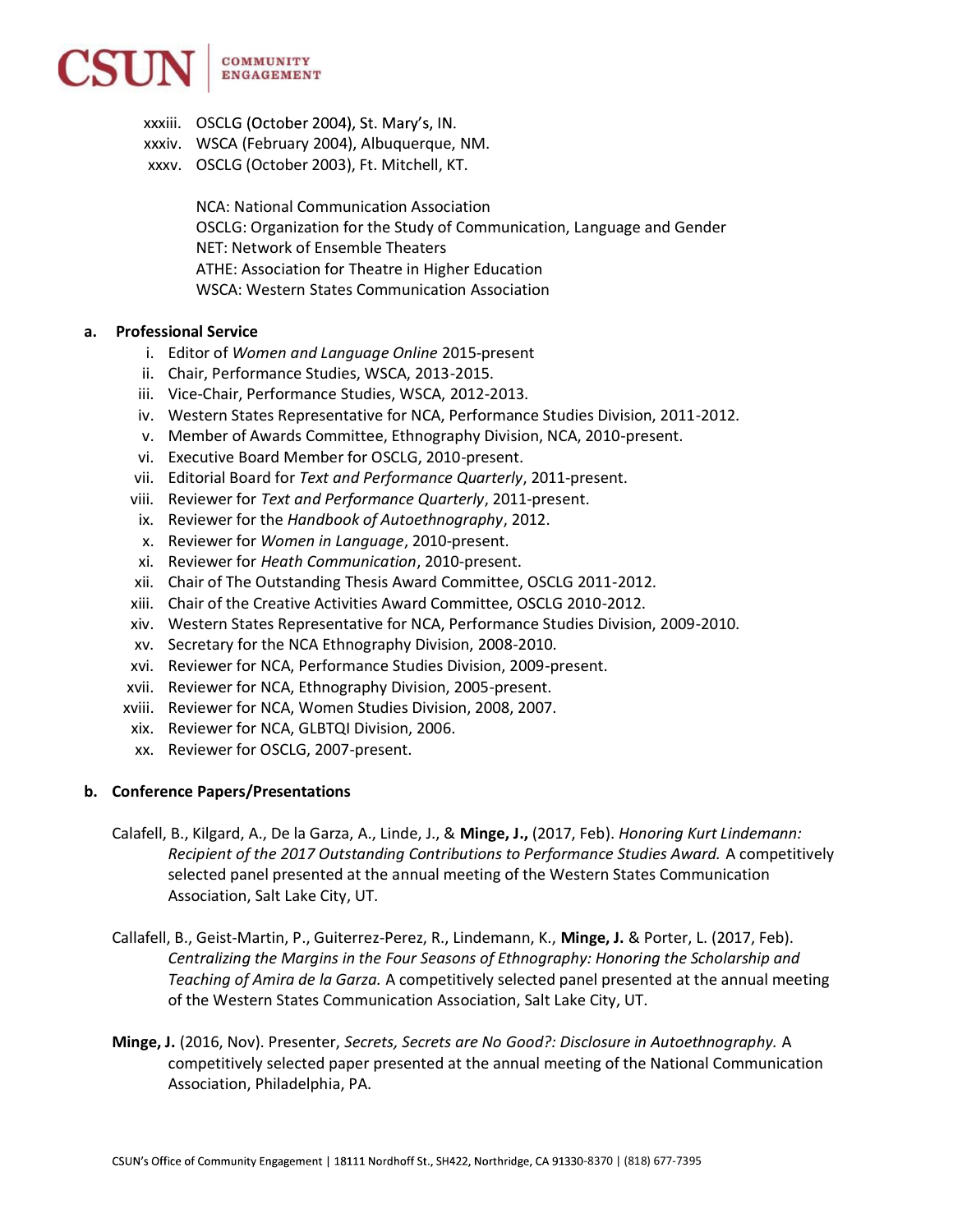COMMUNITY **ENGAGEMENT** 

- Minge, J. & Defenbaugh, N. (2016, Nov). Presenter, Stories Health and Illness: Communicating Personal, Cultural and Political Complexities. A competitively selected paper presented at the annual meeting of the National Communication Association, Philadelphia, PA.
- Minge, J. (2016, Nov). Panel Participant, Philly on Foot: Mobile Methods and Embodied Methods and Embodied Research. A competitively selected panel presented at the annual meeting of the National Communication Association, Philadelphia, PA.
- Minge, J. (2016, Nov). Chair and Respondent, Critical Performance Pedagogies in Actions: Civic Callings and Civic Unrest in College Classrooms. A competitively selected panel presented at the annual meeting of the National Communication Association, Philadelphia, PA.
- Minge, J. (2016, Nov). Chair and Respondent, The Current Challenges Creating (Auto)/Ethnographic Art for Social Justice through Undergraduate Pedagogy from Coast to Coast. A competitively selected panel presented at the annual meeting of the National Communication Association, Philadelphia, PA.
- Minge, J. (2016, Feb). Respondent, Papers in Performance Studies, A competitively selected panel presented at the annual meeting of the Western States Communication Association, San Diego, CA.
- Minge, J. (2016, Feb). Chair, Performance Ensemble: Creatives for Social Justice, A competitively selected panel presented at the annual meeting of the Western States Communication Association, San Diego, CA.
- Minge, J. (2015, Oct). Presenter, Women of Faith Tell Their Abortion Stories, A competitively selected paper presented at the annual meeting of the Organization for the Study of Communication, Language and Gender, Bowling Green, KY.
- Minge, J. (2015, Feb). Chair of the Performance Studies Division. Organized the PS Division Schedule, Spokane, WA.
- Minge, J. (2014, Feb) Respondent and Chair for Top Papers in Performance Studies, A competitively selected panel presented at the annual meeting of the Western States Communication Association, Anaheim, CA.
- Minge, J. (2014, Feb). Chair, Spotlight on Dr. Amy Kilgard, Recipient of 2014 Outstanding Contributions to Performance Studies Award. A competitively selected panel presented at the annual meeting of the Western States Communication Association, Anaheim, CA.
- Minge, J. & Lagomasino, A. (2013, Nov). Hell No GMO! The Personal Overwhelming the Collective in Performance Practice. Competitively selected paper presented at the annual meeting of the National Communication Association, Washington, D.C.
- Minge, J. (2013, Nov). Invited Respondent for A Good Death: A Solo Performance Connecting Compassion, Labor, and Loss Through the Eyes of Hospice Care Workers. Competitively selected performance presented at the annual meeting of the National Communication Association, Washington, D.C.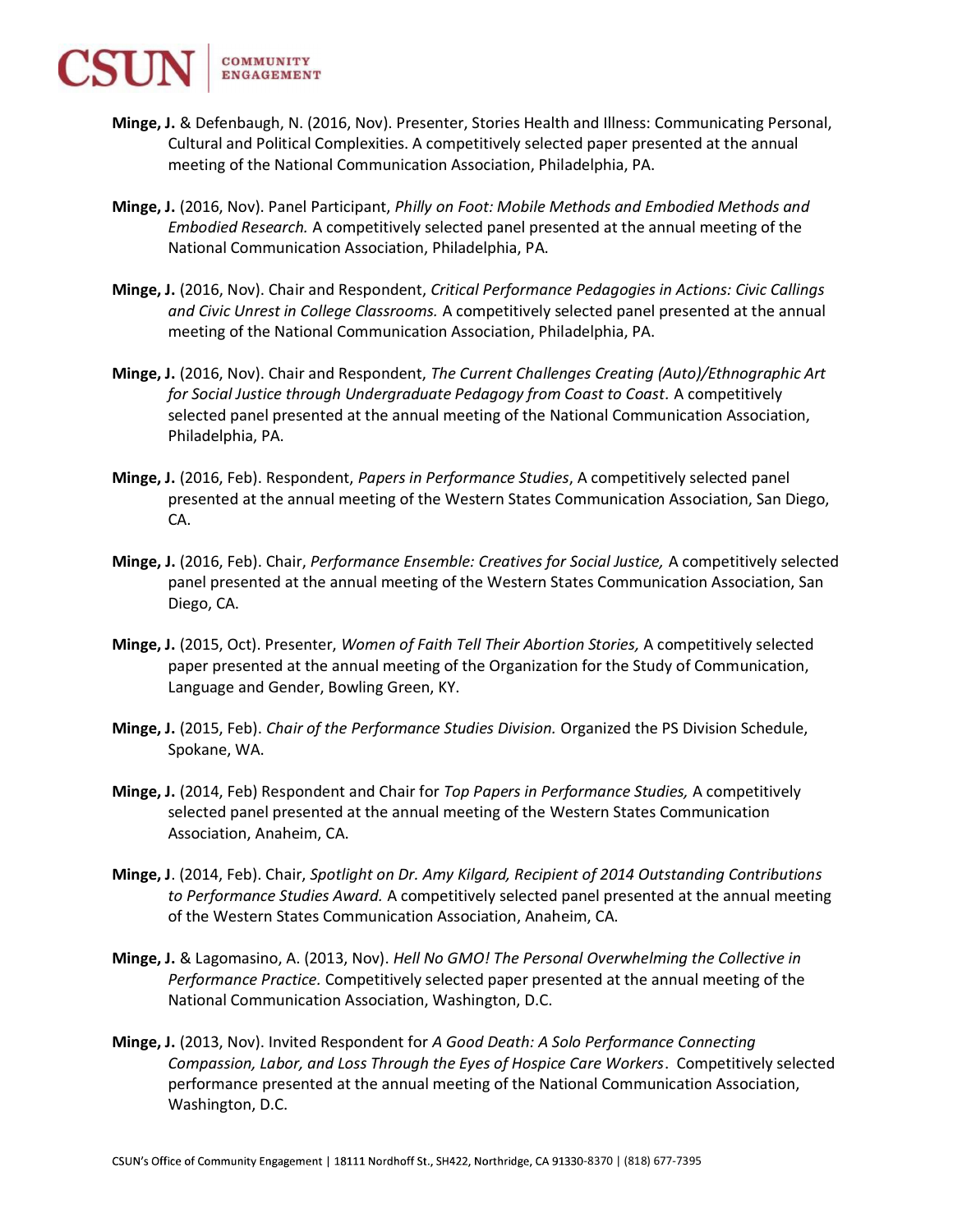- Minge, J. (2013, Oct). Making Place with Illness: The Radical Transitory. A competitively selected paper presented at the annual meeting of the Organization for the Study of Communication, Language and Gender, Houghton, MI
- Minge, J. (2013, Oct). Many Blessings: Giving Care and Academic Life. A competitively selected paper presented at the annual meeting of the Organization for the Study of Communication, Language and Gender, Houghton, MI.
- Minge, J. (2013, May). Mindful Autoethnography, Local Knowledges: Lessons from Family. A competitively selected paper presented at the annual meeting of the International Congress of Qualitative Inquiry, Urbana Champaign, IL.
- Minge, J. (2013, May). Concrete and Dust: Mapping the Sexual Terrains of Los Angeles. A competitively selected panel presented at the annual meeting of the International Congress of Qualitative Inquiry, Urbana Champaign, IL.
- Kephart, J., Attias, B., Minge, J., Baty, J., Picarelli, R., and Eisenberg, S. (2013, February). Invited panel particpant for Maintaining Networks of Support in Challenging Environments. A competitively selected panel presented at the annual meeting of the Western States Communication Association, Reno, NV.
- Minge, J. (2013, February). Invited respondent for *Emotional Triggers*. A competitively selected panel presented at the annual meeting of the Western States Communication Association, Reno, NV.
- Minge, J. (2012, October). Concrete and Dust: Mapping the Sexual Terrains of Los Angeles. A competitively selected performance presented at the annual meeting of the Organization for the Study of Communication, Language and Gender, Tacoma, WA.
- Minge, J., Artin, T., Beard, A., Castillo, E., Lagomasino, A. & Gitman Kohn, S. (2012, October). OSCLG's Commemorative Co-Created Memory Project. A competitively selected performance presented at the annual meeting of the Organization for the Study of Communication, Language and Gender, Tacoma, WA.
- Battaglia, J., Minge, J., Banuelos, R., Trevizo, J., Attias, B., Cordes, A., Norris, K. (2012, October) Advising and Inclusive/Invitational Rhetoric. A competitively selected panel presented at the annual meeting of the Organization for the Study of Communication, Language and Gender, Tacoma, WA.
- Minge, J. (2012, February). Critical Interventions in San Francisco and Beyond. Respondent for competitively selected performance panel presented at the Western States Communication Association Convention, New Mexico.
- Minge, J. (2011, November). The Plastique Place of the Hollywood Hills. Competitively selected paper presented at the annual meeting of the National Communication Association, New Orleans, LA.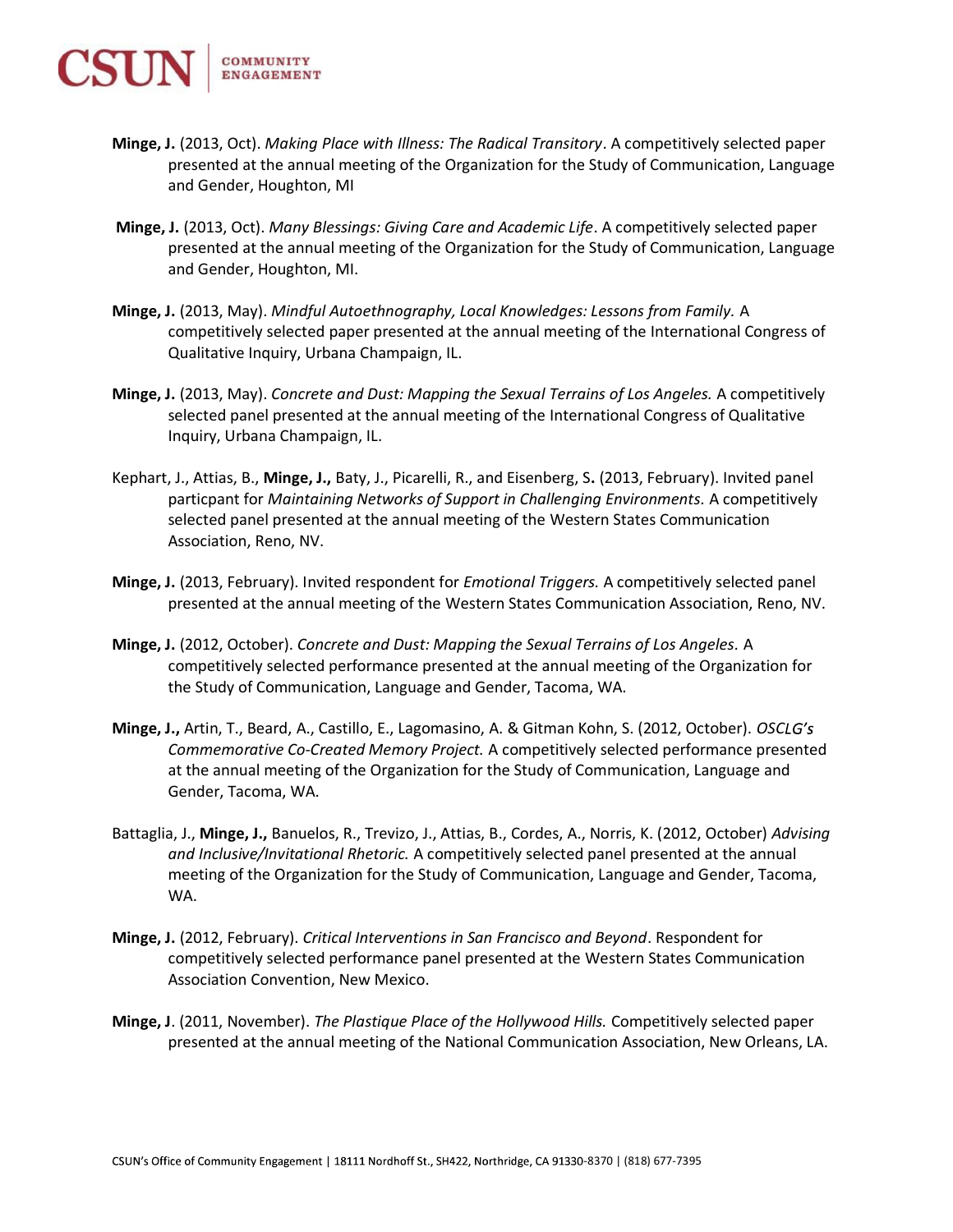COMMUNITY **ENGAGEMENT** 

- Minge, J. (2011, November). Performance Festivals: An Invaluable Tradition for Performance Studies. Competitively selected panel presented at the annual meeting of the National Communication Association, New Orleans, LA.
- Minge, J. & Embree, N. (2011, November). Directing Collaborative Performance: The Practice of Critical Performance Pedagogy. Competitively selected paper presented at the annual meeting of the National Communication Association, New Orleans, LA.
- Minge, J., Artin, T. & Castillo, E. (2011, November). Performance Groups, Spaces, and Social Practice. Competitively selected panel presented at the annual meeting of the National Communication Association, New Orleans, LA.
- Minge, J. (2010, October). (Wo)Mentoring in Potential Educational Spaces and Non-Profit Organizations. Competitively selected panel presented at the annual meeting of the Organization for the Study of Communication, Language and Gender, Tampa, FL.
- Minge, J. (2010, October). Skin, Breath, Place. Competitively selected performance presented at the annual meeting of the Organization for the Study of Communication, Language and Gender, Tampa, FL.
- Minge, J. (2009, November). Love and Loss: A Queer Story. Competitively selected performance presented at the annual meeting of the National Communication Association, Chicago, IL.
- Attias, B. & Minge, J. (2009, November). Naughty Needs: Storying Trauma and Desire. Competitively selected performance presented at the annual meeting of the National Communication Association, Chicago, IL.
- Krisek, R., Ballard-Reisch, D., Drew, S. Mills, M., Minge, J. & Sotirin, P. (2009, November). Stepping into the gap: The role of the Ethnography Division in informing IRB policies. Competitively selected panel presented at the annual meeting of the National Communication Association, Chicago, IL.
- Minge, J. (2009, October). Around the campfire: A sexualized politic. Competitively selected performance presented at the annual meeting of the Organization for the Study of Communication, Language and Gender, Los Angeles, CA.
- Minge, J. & Silverman, R. (2009, October). Activist pedagogy, theory, and praxis in the N.I.T.E. organization: A model for creating and sustaining student engagement. Competitively selected paper presented at the annual meeting of the Organization for the Study of Communication, Language and Gender, Los Angeles, CA.
- Minge, J. (2009, February) Invited Respondent to Attachment in Absentia. Competitively selected performance presented at the 2009 Western States Communication Association Convention, Mesa, AZ.
- Minge, J. (2008, November). Landing home. Competitively selected performance presented at the 2008 National Communication Association Convention, San Diego, CA.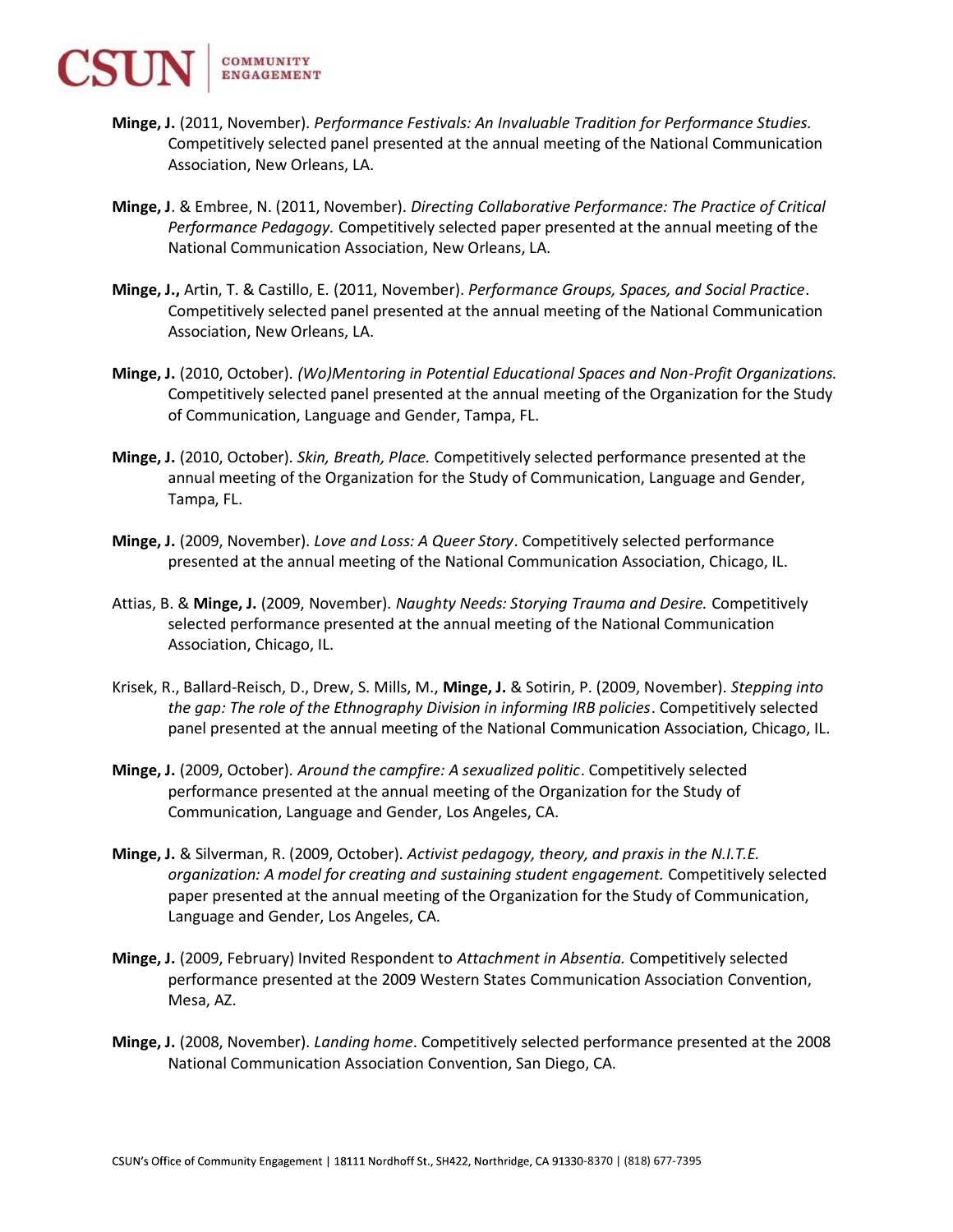

- Minge, J. (2008, November). Trans/form: Growing up Ludovic in Ma Vie en Rose. Competitively selected performance presented at the National Communication Association Convention, San Diego, CA.
- Holman Jones, S. & Minge, J. (2008, November). What it is: Imaging and writing. Competitively selected preconference presented at the annual meeting of the National Communication Association, San Diego, CA
- Minge, J. (2008, October). Without their Hands. Competitively selected performance presented at the annual meeting of the Organization for the Study of Communication, Language and Gender, Nashville, TN.
- Minge, J., Silverman, R., Zimmerman, A. & Tanner, C. (2008, October) Sex talk: Discursively storying our sexual identities. Competitively selected panel presented at the annual meeting of the Organization for the Study of Communication, Language and Gender, Nashville, TN.
- Minge, J. (2008, February) Invited Respondent to Home, Hospitality and the Nation. Competitively selected performance presented at the 2008 Western States Communication Association Convention, Denver, CO.
- Minge, J., Holman Jones, S. & Fugleberg, S. (2007, October). Vice President's Panel: Collaboratively Constructing Community through Art. Competitively selected Vice Presidents Panel at the annual meeting of the Organization for the Study of Communication, Language, and Gender, Omaha, NE.
- Minge, J. & Zimmerman, A. L. (2007, October). Power, Pleasure, and Play: Screwing the Dildo and Rescripting Sexual Violence. Competitively selected paper presented at the annual meeting of the Organization for the Study of Language, Gender and Communication, Omaha, NE.
- Holman Jones, S., Shoemaker, D., Minge, J., & Zimmerman, A. (2006, November). Word, image, movement: Combining the aesthetic and the Auto/ethnographic. Competitively selected preconference presented at the National Communication Association, San Antonio, TX.
- Minge, J. & Zimmerman, A. L. (2007, October). Power, Pleasure, and Play: Screwing the Dildo and Rescripting Sexual Violence. Competitively selected paper presented at the annual meeting of the Organization for the Study of Language, Gender and Communication, Omaha, NE.
- Minge, J. (2006, November). Banned in Hillsborough County: Public participation in local government. Competitively selected paper presented at the annual meeting of National Communication Association, San Antonio, TX.
- Minge, J. (2006, October). Shifting desire: Fluid sexuality without orientation. Competitively selected paper presented at the annual meeting of the Organization for the Study of Language, Gender and Communication, St. Louis, MO.
- Minge, J. (2006, May). Narrative in the classroom: Ethically sharing, or giving them the page. Competitively selected paper presented at the Second International Congress of Qualitative Inquiry, Urbana Champaign, IL.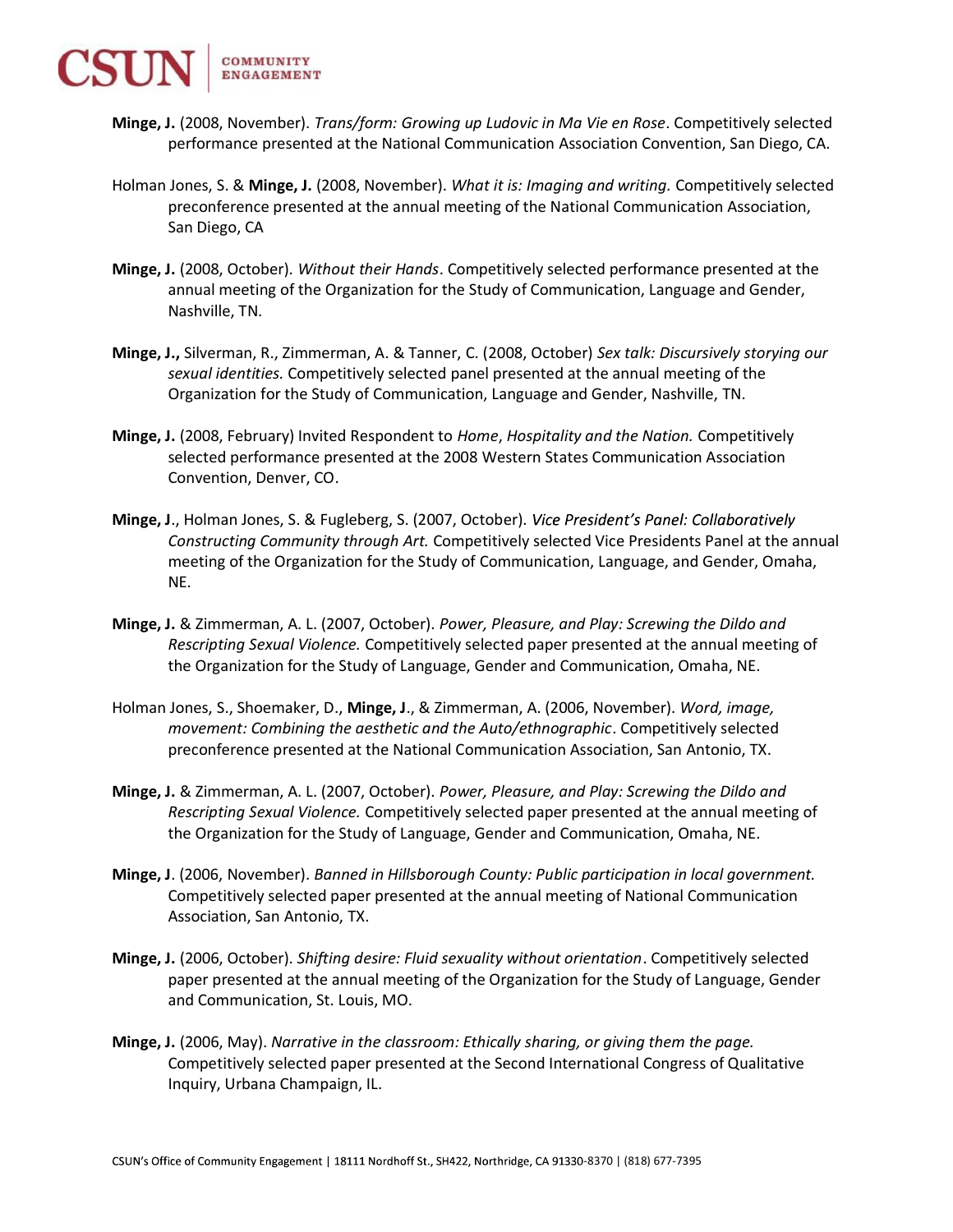- Minge, J. (2005, May). Ethnographic desire: Still searching, still yearning. Competitively selected paper/performance presented at the First International Congress of Qualitative Inquiry, Urbana-Champaign, IL.
- Minge, J. (2005, November). Transformative turns: Healing through the ethnographic experience. Competitively selected panel at the annual meeting of National Communication Association, Miami, FL.
- Minge, J. (2004, November). Positioning the Subject in Anti-Abortion Protest: Negotiating my feminism through ethnographic fieldwork. Competitively selected paper presented at the annual meeting of National Communication Association, Chicago, IL.
- Minge, J. (2004, October). Revolution and revelation through the March for Women's Lives. Competitively selected panel at the annual meeting of the Organization for the Study of Communication, Language, and Gender, IN.
- Minge, J. (2004, February). Poetry as source of cultural revolution: The lowest common denominator. Competitively selected paper/performance presented at the annual meeting of Western States Communication Association, Albuquerque, NM.
- Minge, J. (2003, October). I send this soul back: An autoethnographic journey through my right to choose. Competitively selected paper presented at the annual meeting of the Organization for the Study of Language and Gender and Communication, Ft. Mitchell, KT.
- Minge, J. (2002, Fall). Distortion Competitively selected photography exhibit presented at the annual meeting of Binational Association of Schools of Communication, San Diego, CA.
- Minge, J. (2001, April). Rent: A source of ideological empowerment and social change. Competitively selected paper presented at the annual meeting of Eastern Communication Association, New York City, NY.

# IV. CONTRIBUTION TO THE UNIVERSITY AND COMMUNITY

### a. Committees

- i. University Related Service
	- 1. Director of Community Engagement Summer 2017-present.
	- 2. University Campus Quality Fee Committee 2017-present.
	- 3. University Senate Senator at Large 2013-2015 (two-year term).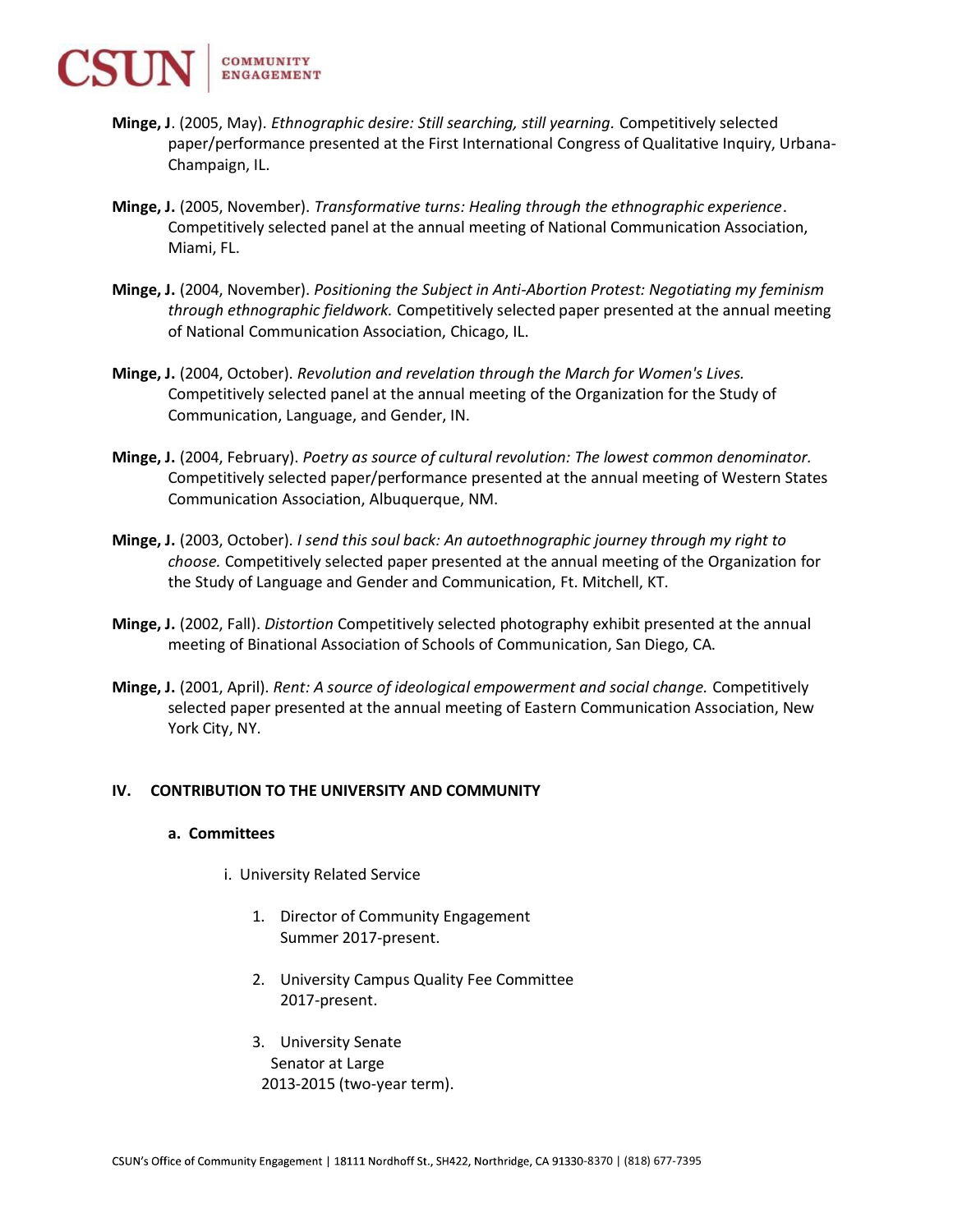

- 3. Tseng College Extended Learning Committee MCCAMC representative 2011-2014 (three-year term).
- 4. Don Dorsey Mentoring Award Selection Committee Fall 2011.
- 5. Visionary Community Service-Learning Award Selection Committee Spring 2011.
- 6. Civil Discourse and Social Change Initiative Curriculum Committee 2010-2012.
- 6. Queer Studies Interdisciplinary Committee 2009-present.
- 7. Faculty Advisor to Gamma Rho Lambda 2008-2011.
	- 8. Faculty Representative for CSUN Major's Fair Spring 2009.
- ii. College Related Service
	- 1. Academic Council, MCCAMC 2011-2013.
	- 2. Spearheaded Committee to Create College Advising and Welcome Tutorial Video 2010-2011.
	- 3. Interdisciplinary Performance Studies Planning Committee (Chair) 2010-2012.
	- 4. Interdisciplinary Planning Committee (Member) 2008-2009.
- iii. Department Related Service
	- 1. Director of Performance Ensemble: Creatives for Social Justice Fall 2007-Spring 2017.
	- 2. Graduate Coordinator Fall 2015-Spring 2017.
	- 3. Associate Chair Fall 2013-Spring 2014; Spring 2016.
	- 4. Basic Course Director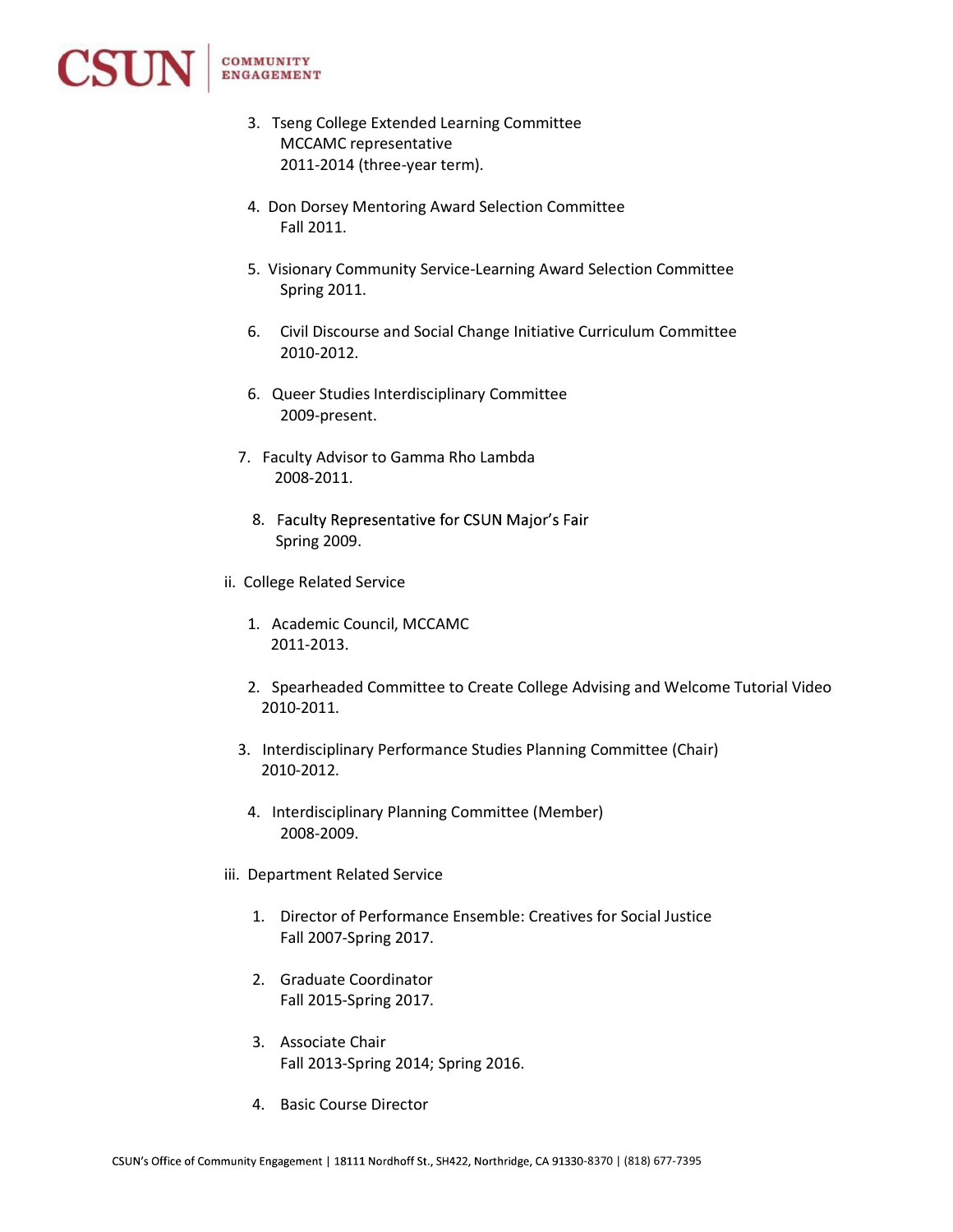

Fall 2012-Spring 2015.

- 5. Graduate Studies Committee (Chair) 2011-2012; 2016-2017.
- 6. Equity and Diversity Representative 2010-2013.
- 7. Graduate Studies Committee (Member) 2007-2017
- 8. Faculty Search Committee (Member) 2010-2011; 2016-2016.
- 9. Outstanding Graduate Student Research Award Committee (Member) 2007-2009.
- 10. 50<sup>th</sup> Anniversary Celebration Committee (Chair) 2008-2009.
- 7. Developed New Courses COMS 396H: Health Communication COMS 410: Community-Based Performance COMS 440: Performance and Cultural Studies Criticism
- 8. Wrote Course Remodification and GE recertification COMS 104: Literature in Performance

# b. Student Advisement

- i. Master's Thesis Committee
	- 1. Brittney Lee, in progress (Committee Member)
	- 2. Paula Fleischer, in progress (Committee Chair)
	- 3. Amber Moffat, 2015 (Committee Member)
	- 4. Nicole Embree, 2013 (Committee Member)
	- 5. Lauren Antonian, 2013 (Committee Member)
	- 6. Julianna Kirschner, 2012 (Committee Member)
	- 7. Lindsay Scott, 2011 (Committee Member)
	- 8. Carolyn Day, 2009 (Committee Chair)
	- 9. Jenn Marshall, 2009 (Committee Member)
- ii. Master's Comprehensive Exams Committee
	- 1. Tamar Artin, 2012 (Committee Chair)
	- 2. Nick Bullock, 2012 (Committee Member)
	- 3. Liang Cai, 2012 (Committee Member)
	- 4. Neda Gheybi, 2012 (Committee Chair)
	- 5. Salomae Kpohanu, 2012 (Committee Member)